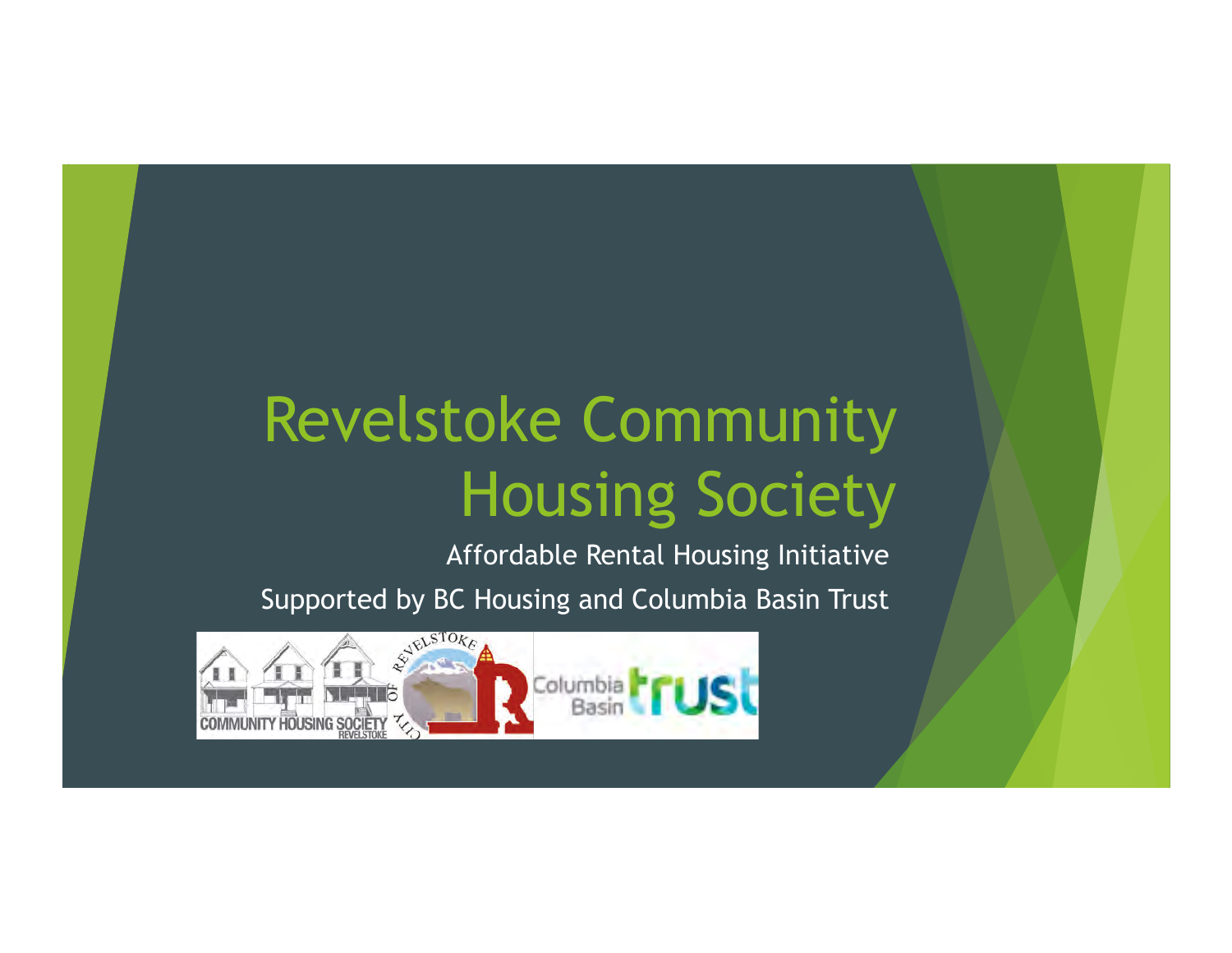#### Revelstoke Affordable Rental Housing Project 2 Buildings / 12 Units at 1012 Oscar Street

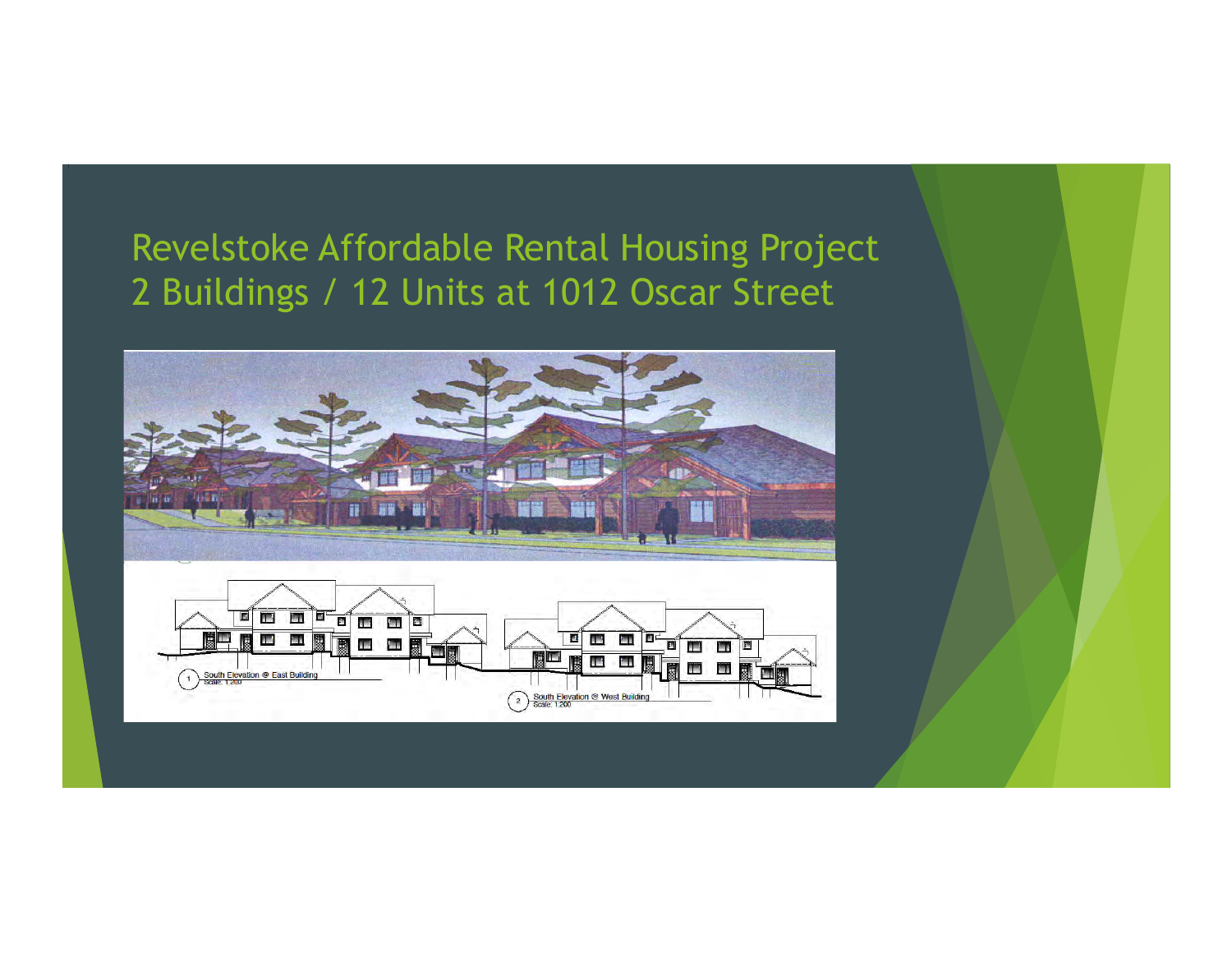## Revelstoke Affordable Rental Housing Project – Capital Funding Contributions

| <b>Funding Contributions</b>                                                                | <b>Amount</b> |
|---------------------------------------------------------------------------------------------|---------------|
| BC Housing Affordable Rental Housing Initiative in<br>partnership with Columbia Basin Trust | \$1,490,202   |
| City of Revelstoke Affordable Housing Fund                                                  | \$192,000     |
| City of Revelstoke Land Equity                                                              | \$376,215     |
| City of Revelstoke Fee exemptions and waivers                                               | \$57,301      |
| Columbia Basin Trust Community Initiative Program                                           | \$50,000      |
| Revelstoke Community Housing Society Equity                                                 | \$155,000     |
| Financing                                                                                   | \$899,571     |
| <b>TOTAL PROJECT FUNDING CONTRIBUTIONS</b>                                                  | \$3,220,289   |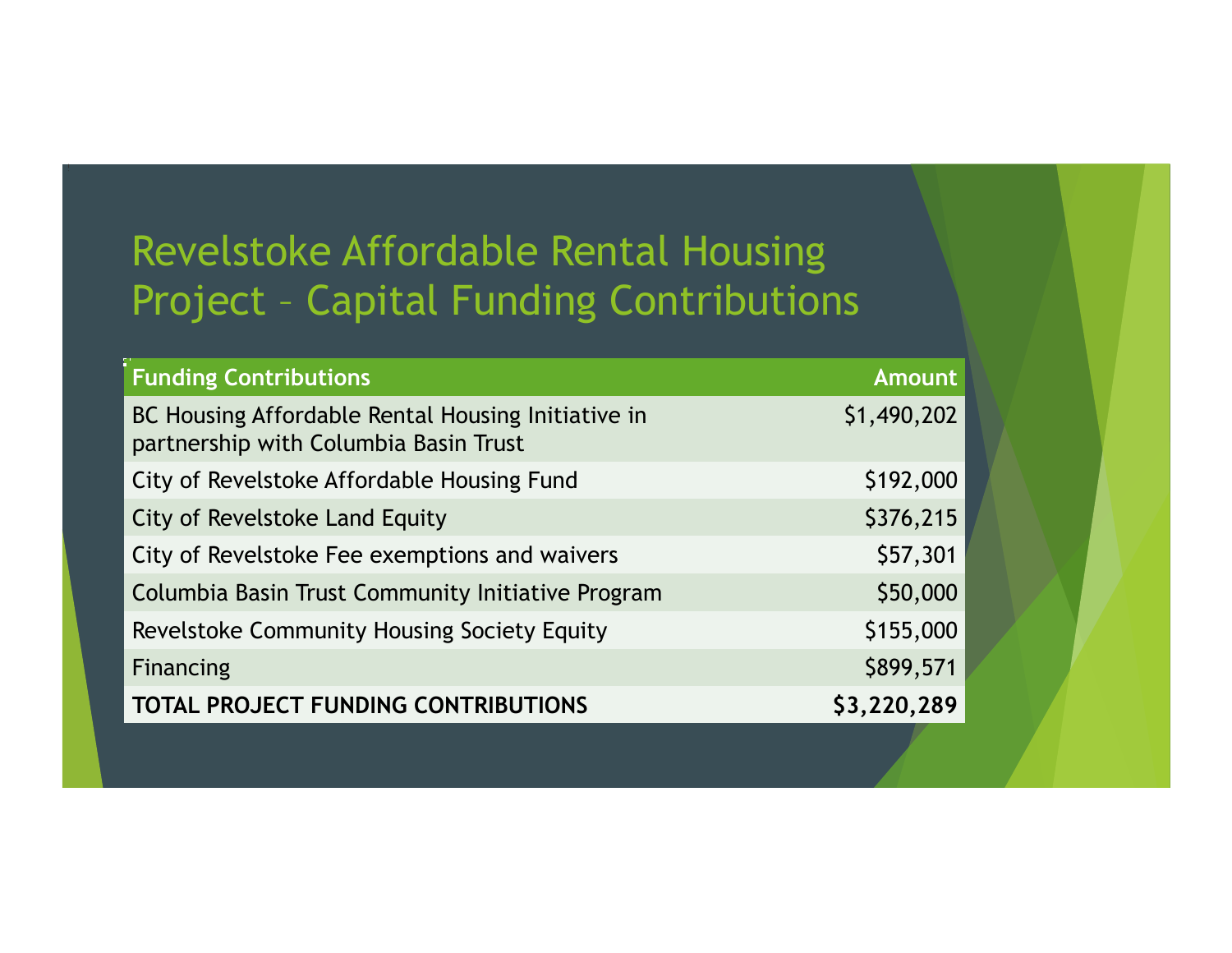## Revelstoke Affordable Rental Housing Project – Capital Cost Budget

| <b>Budget Description</b>                                          | <b>Amount</b> |
|--------------------------------------------------------------------|---------------|
| Construction Contract - BPR Construction Ltd. (Kelowna)            | \$1,949,960   |
| Architect & Engineering - Fairbank Architects Ltd. (Nelson)        | \$170,965     |
| Development Consultant - Faction (Kelowna) & Other Consulting Fees | \$182,506     |
| Land value and offsite servicing costs                             | \$501,215     |
| <b>Permits &amp; Connection Fees</b>                               | \$161,228     |
| Miscellaneous & Contingencies                                      | \$173,758     |
| <b>GST Self Supply</b>                                             | \$80,657      |
| <b>TOTAL CAPITAL COST BUDGET</b>                                   | \$3,220,289   |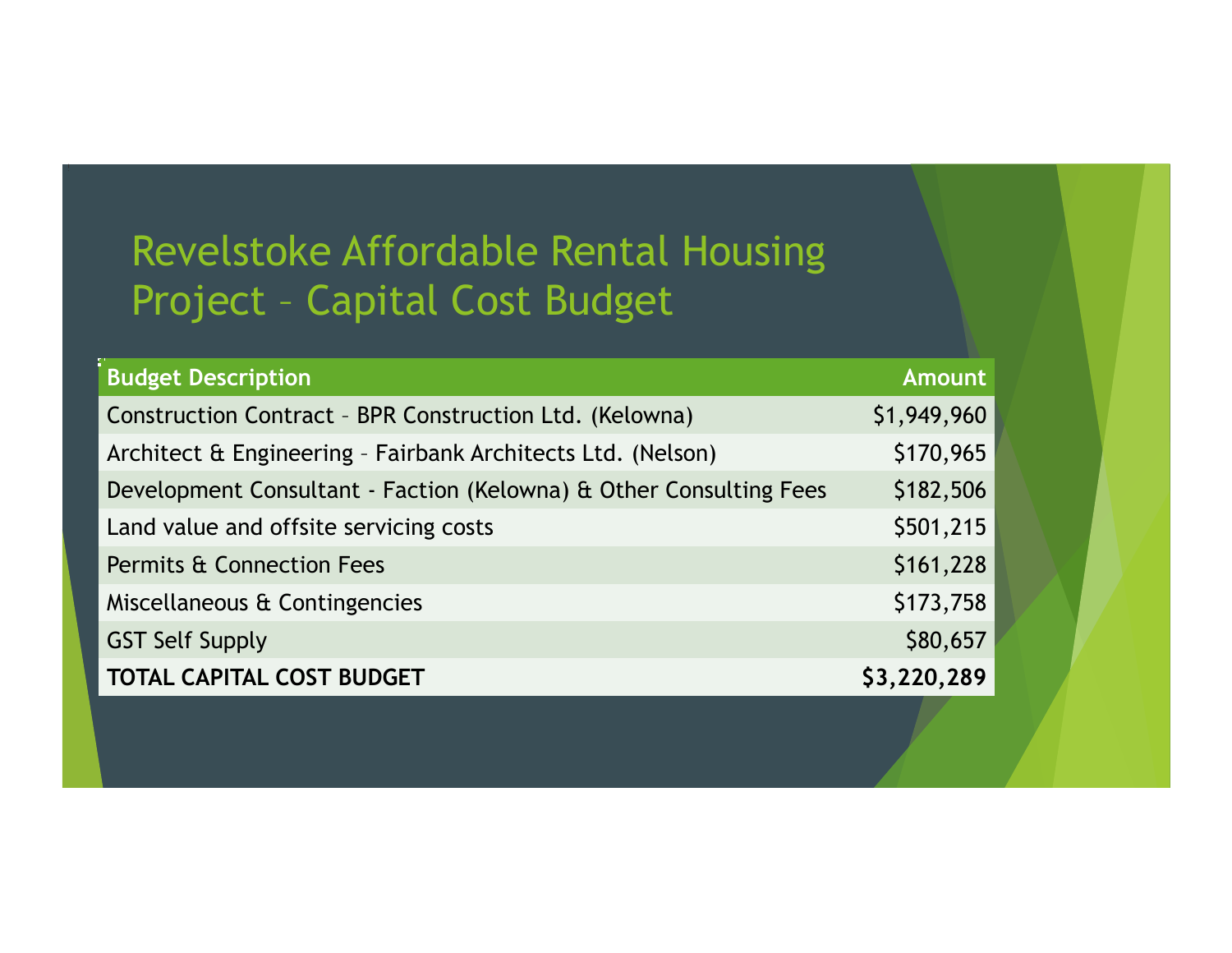#### Revelstoke Affordable Rental Housing Project –Unit Specifications

- ▶ Two 6 unit buildings on cement slab wood frame construction
- **Four 1 bedroom 1 level accessible units 618 Sq Ft.**
- Eight 2 bedroom 2 level units (bedrooms upstairs) 1005 Sq Ft.
- $\blacktriangleright$  Units will be stepped to conform with site grading
- ▶ All units will include fridge, stove, washer & dryer
- ! Exterior finish is hardyboard: 1 building in Boothbay Blue/Taupe trim

& 1 building in Countrylane Red/Taupe Trim

- **In Harvard Slate Asphalt Shingle roofing**
- $\blacktriangleright$  Electric baseboard heat